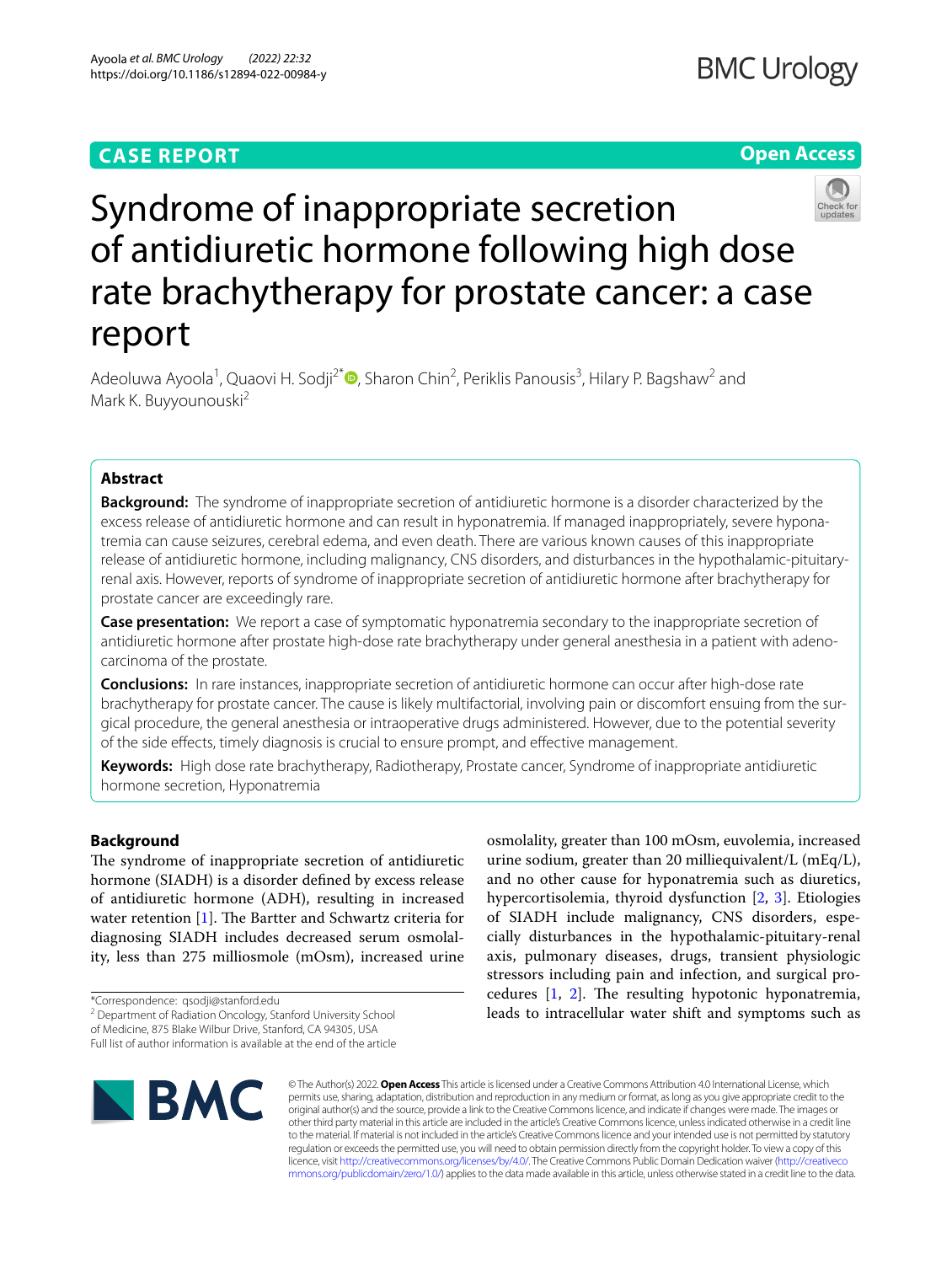headaches, nausea, vomiting, confusion, and seizures when severe  $[1, 2, 4]$  $[1, 2, 4]$  $[1, 2, 4]$  $[1, 2, 4]$  $[1, 2, 4]$ .

There are few cases of symptomatic hyponatremia due to SIADH following radiation therapy (RT) in the literature. McDonald et al. reported a case after palliative RT for non-small cell lung cancer, hypothesizing that the SIADH was caused by the release of ADH by dying malignant cells [\[5](#page-2-4)]. Similar to the case reported here, Slevin et al. described a case of severe hyponatremia and seizures due to SIADH in a 61-year-old prostate cancer patient after a HDR procedure, hypothesizing that the use of general anesthesia and trauma brought on by the procedure were both contributing factors [[6\]](#page-2-5).

Herein, we report a case of symptomatic hyponatremia due to SIADH after prostate HDR brachytherapy.

#### **Case presentation**

A 74-year-old male with a cT1cN0M0, Gleason  $4+3$ , and a pre-treatment prostate specifc antigen (PSA) of 3.9 ng/mL, NCCN unfavorable intermediate-risk adenocarcinoma of the prostate was prescribed combination therapy with prostate HDR brachytherapy to 15 Gy in 1 fraction followed by pelvic nodes external beam RT to 46 Gy in 23 fractions with neoadjuvant, concurrent and adjuvant ADT for 4 months. His past medical history included asthma, palpitations, hypercholesterolemia, and hypertension. His medications included atenolol, atorvastatin, and leuprolide.

The patient's HDR brachytherapy procedure was uncomplicated and performed under general anesthesia, our institutional standard. Fifteen needles were inserted transperineally for delivery of the radiation dose. There were no signs of distress or discomfort during the procedure. During the procedure, he received 1.5 L of normal saline and had 0.45 L of urine output. Post procedure, he was transferred to the PACU, where he stayed for ten hours before discharge. While in the PACU, he had no nausea, vomiting or confusion, however he did develop polydipsia. On retrospective chart review, he was found to have ingested a total of 8.250 L of water, consuming approximatively 0.5–1.5 L per hour, but only had 0.425 L of urine output, with a net positive fuid balance of 8.875 L. Prior to discharge, he reported a mild nausea but felt overall well, and met the PACU standard discharge criteria and was sent home. Overnight, following his discharge, he had a new onset of intractable nausea, projectile vomiting, and abdominal discomfort. The next morning, he presented to the emergency department with generalized weakness, dizziness, and lightheadedness. On physical examination, he had dry mucous membranes and further work up revealed hyponatremia with a serum sodium of 120 mEq/L. Preoperative labs including serum sodium obtained a week before the procedure were normal. Serum osmolality, urine osmolality and urine sodium were respectively 250 mEq/L (Normal range 285–310 mEq/L), 712 mEq/L (Normal range 300– 900 mEq/L), and 137 mEq/L (Normal range  $\geq$  20 mEq/L).

He was subsequently admitted for acute severe hyponatremia due to SIADH. His sodium was slowly corrected with hypertonic saline for a goal of 6–8 mEq/L per day and he was also placed on fuid restriction, less than 2 L of free water daily. His symptoms including nausea, vomiting, lightheadedness, and dizziness improved by the next day as his serum sodium started to improve and all symptoms resolved by the second hospitalization day. His hospitalization lasted for 2 days and he was discharged with a serum sodium of 130 mEq/L. He was counseled to maintain a 2 L per day fuid restriction and to have close follow-up with his primary care physician for repeat labs. On follow-up labs 2 days after his hospital discharge, his sodium remained within normal limits and his fuid restriction was lifted.

#### **Discussion and conclusions**

The post-operative period carries a high risk of developing SIADH and subsequently hyponatremia which can have severe and potentially fatal complications such as cerebral edema. Chung et al. found that post-operatively, 4% of patients develop hyponatremia secondary to SIADH [\[7](#page-2-6)]. SIADH following prostate HDR brachytherapy has been previously reported in one patient who developed severe hyponatremia causing seizures  $[6]$ . The etiology of this patient's SIADH was believed to be multifactorial including general anesthesia and trauma from the catheters' placement. This case was similar to ours reported here, where the patient also developed SIADH after the same procedure under general anesthesia. While rare with only 2 cases of literature reports, medical practitioners including oncologists should be aware of the potential development of SIADH in the post-brachytherapy setting.

SIADH can occur as a paraneoplastic syndrome in patients with certain malignancies, most commonly small cell carcinoma. Small cell carcinoma, a neuroendocrine tumor, is most commonly diagnosed of the lung; however, this histology is occasionally seen in the prostate. There have been some reports of SIADH diagnosed in small cell prostate cancer patients, as well as patients with adenocarcinoma with neuroendocrine features, unrelated to brachytherapy  $[8, 9]$  $[8, 9]$  $[8, 9]$  $[8, 9]$ . In our case, the patient had adenocarcinoma of the prostate without neuroendocrine diferentiation, suggesting an etiology other than the histology of his malignancy.

Timely and accurate recognition of SIADH-induced hyponatremia is crucial, as it is a potentially permanent and life-threatening condition and often not managed